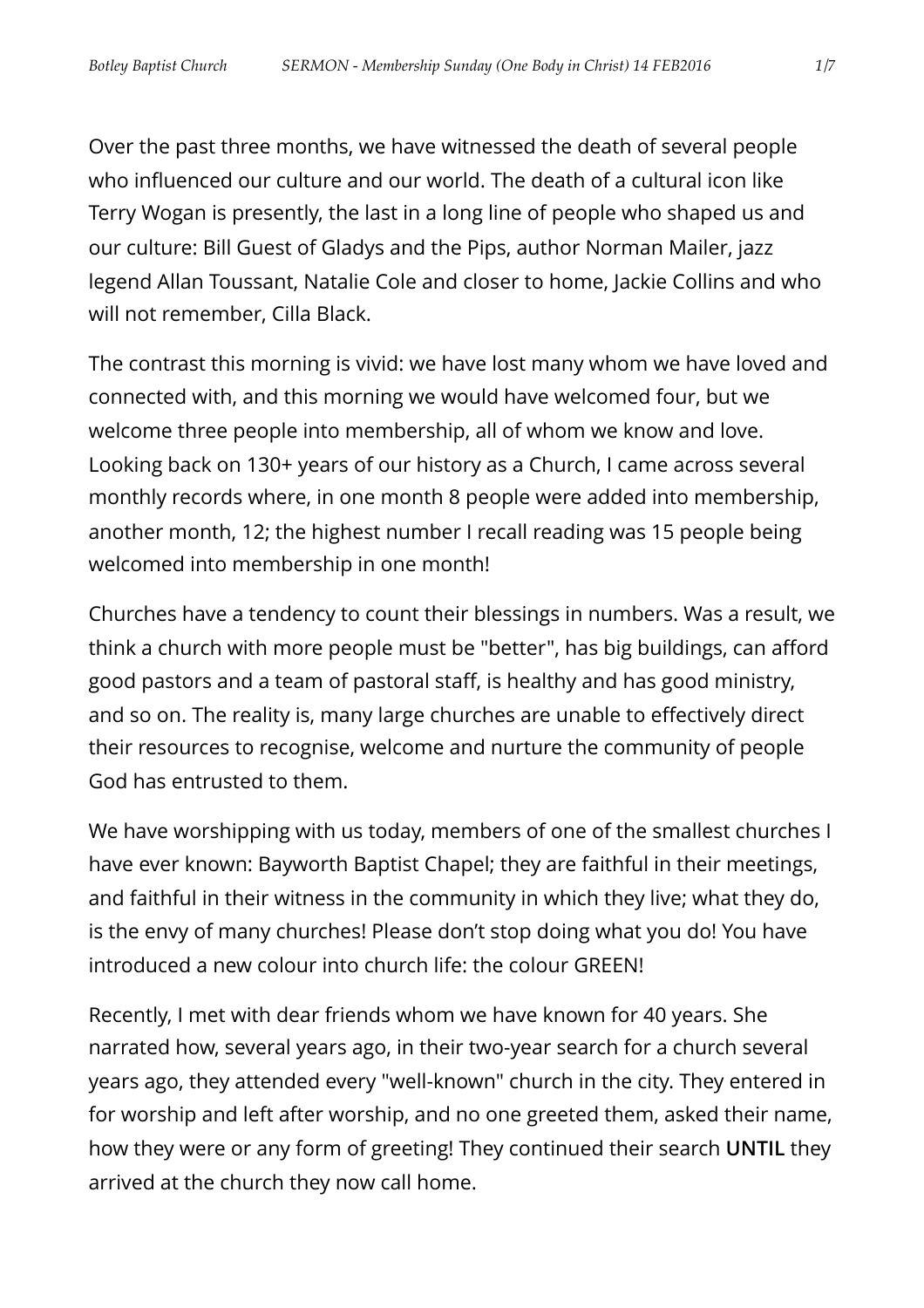I was curious: What made the difference? On their first Sunday, she narrated how they were greeted at the door by someone who introduced them self, asked their names, wrote it on a sticky label to be stuck on their lapels, walked with them into the sanctuary **AND** sat with them during the service, as if it was the most natural thing for the person to do!

You would be forgiven if you think this did the trick. The person who greeted them at the door, phoned during the week, and along with another member of the church, met them for coffee, and informed them about the life and activities of the church. No pressure was exerted, but the two from the Church inquired if any might be of interest to them. The following Sunday, she introduced them to others by name. In the space of two months they met the whole church of 60-80 people, all of whom warmly welcomed them and engaged with them. **This church is not just a welcoming church, it is a church which welcomes people!**

It is comforting to know that the body of Christ on earth is not perfect; it is **being made** perfect. One of the matters about church life which is debated, talked about and misunderstood, is *church membership.* Among several views, some understand church membership as they would, club membership, which is all about rights and privileges; "*because I am a member, therefore I should have/enjoy…*". Others understand church membership as a gateway into heaven; turning up at the security gate of heaven with a credit-card size membership card embossed in gold with the name of the church, followed by their name, and the last line stamped with the most important three words, "Member since (year)", and swiping this card at the gate of Heaven to gain entrance! May sound comic, but you only need listen to some of the popular jokes about heaven to realise this is not far from popular belief!

Perhaps our starting point should be to clear our understanding of the word, *membership.* If the Church were a club or social society, membership would indeed be about terms and condition of our association, and defining the rights and privileges we derive through our association; but Church membership is not about *association*, which is a created relationship, imposed on everyone.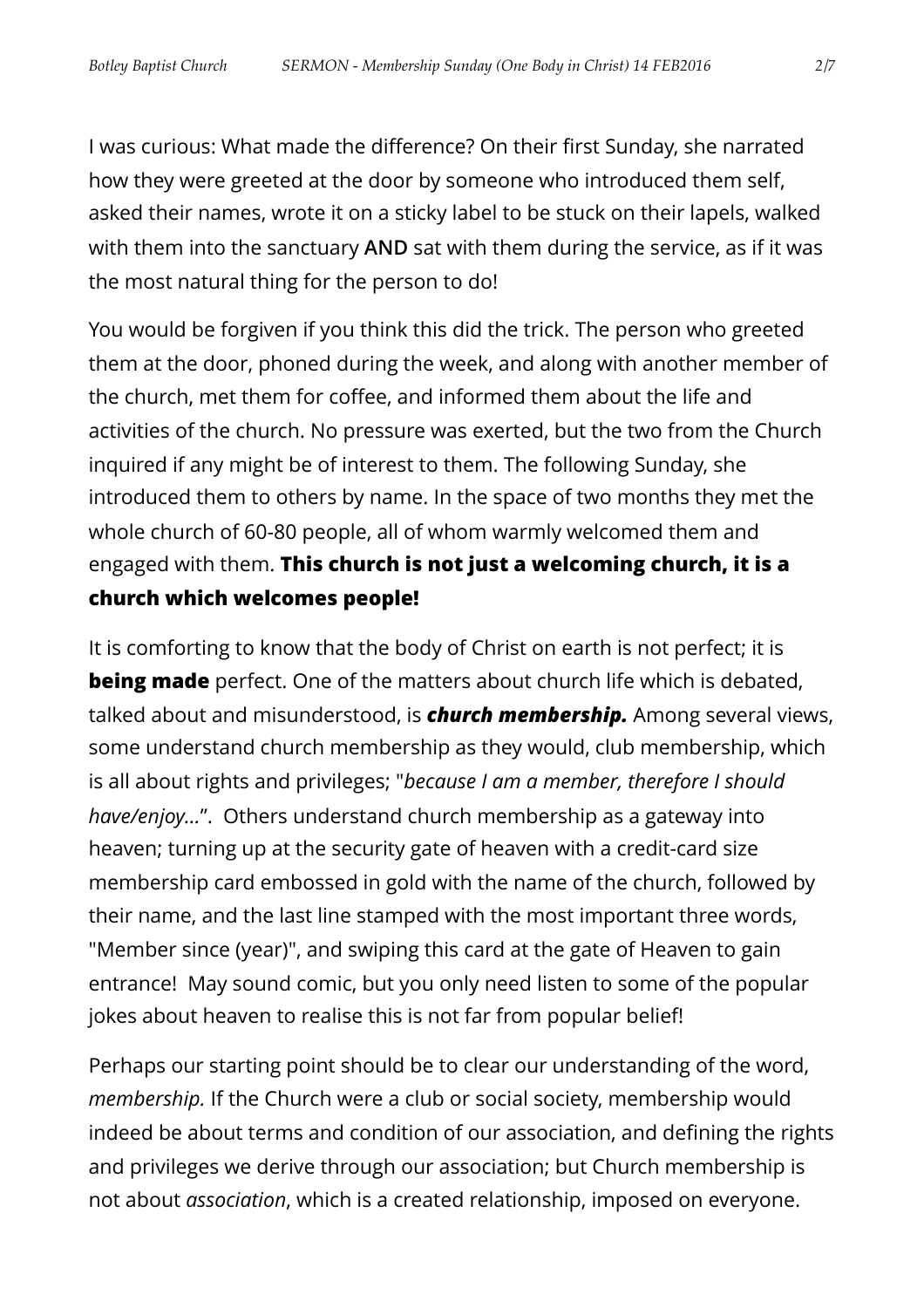Church membership is, however, about **belonging** which is a natural relationship into which people are drawn.

Our natural relationship is with God, who created us with His hands and breathed into us, His life-giving spirit. In this sense, we belong to God! As society becomes increasingly post-Christian, exchanging Christian values on which society is built for more secular or non-Christian values, our world frowns upon the language of **belonging to someone** which we associate with excesses like bondage and slavery. Strangely, even though we resist the language of **belonging,** many of us see nothing wrong referring to **my/our children, my husband/wife!**

The Christian understanding of **Belonging**, however, is not about control or power exerted by one person over another. In the context of Church membership, God invites us to belong to His family; He does not force us, coerce us, or bully us into a relationship with Him. He gives the invitation to belong to His family, but leaves the choice, to accept or reject His unconditional, open invitation to belong to His family, to us.

In the Garden of Gethsemane, Jesus prayed to His Father with confidence, *I have revealed You to those whom You entrusted to me, bringing them out from this world. They were Yours; you entrusted them to me and they have obeyed your Word*.

**Belonging** is central to our understanding of church membership: **we belong to God through Christ who has adopted us into the family of God as His sons and daughters.** We *are* the family of God. He is our Father, and His Son Jesus is our Christ gathers us as one body to worship God, preparing us for the day when we will be reunited with the Father, as His rightful daughters and sons.

Now let's take a look at what Jesus teaches about this family relationship. An impetuous religious teacher wanted to engage Jesus in dialogue. He started by by addressing Jesus as *Teacher,* bringing Jesus down to his level. *Teacher,* he said. *Which is the greatest commandment in the Law?* (Mt 22:36). The question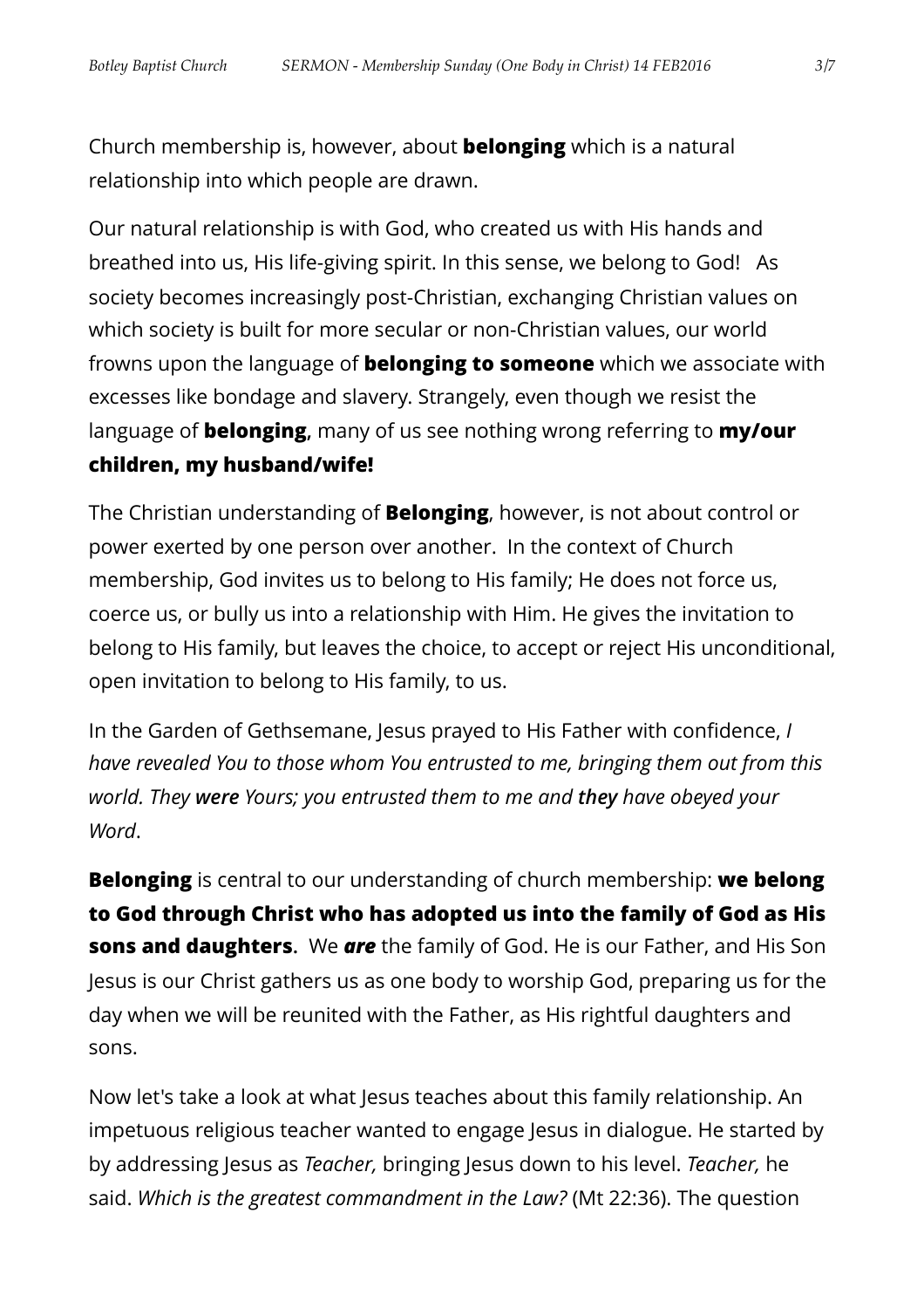was intended to trap Jesus into saying something which could be used against Him.

Before they could settle down to hear His response, Jesus quotes their scriptures back to them, *You shall love the Lord your God with all your heart, soul and mind. This is first and greatest commandment.* Then, without missing a heartbeat Jesus carries on, *And … there is a second commandment which is as important as the first, "Love your neighbour as you do yourself". All of the Law (618 commandments), and everything the prophets have taught over thousands of years, all hang on (rest on, are rooted in) these two commandments.*

We belong to the family of which God is Father. To "love God" with our entire being - heart, soul and mind, is to worship only Him, obey only Him, and live for Him alone. Another way of expressing this is, *We delight in our relationship with God as our Father, because of who He is!* 

So, as we learn to respond to God's love for us, we also learn to relate with those around us; it is not the other way around, that loving others is way to love God. The most difficult part, is loving others with the same love **God has for each of them**, not the love God has for us. Should we use God's love for us as a measure, we might short-change others of God's real love, if we feel God does not love us as much as we think He should.

<span id="page-3-1"></span>Jesus illustrates this in the parable we know as the Good Samaritan<sup>1</sup>[.](#page-3-0) A man travelling from Jerusalem to Jericho is attacked by thugs and left for dead, wounded and bleeding by the roadside, in full view of passers by. We won't unpack the parable as we don't have time and it may be a distraction from the central message, but suffice it to say, the wounded man lying on the roadside is a Jew, which makes it more poignant that a priest and a Levite, both Jews, pass him by on the other side of the road.

<span id="page-3-0"></span>A Samaritan, who is despised by the Jews, is travelling the same road, sees the badly wounded man, stops and administers first aid, transports him to place of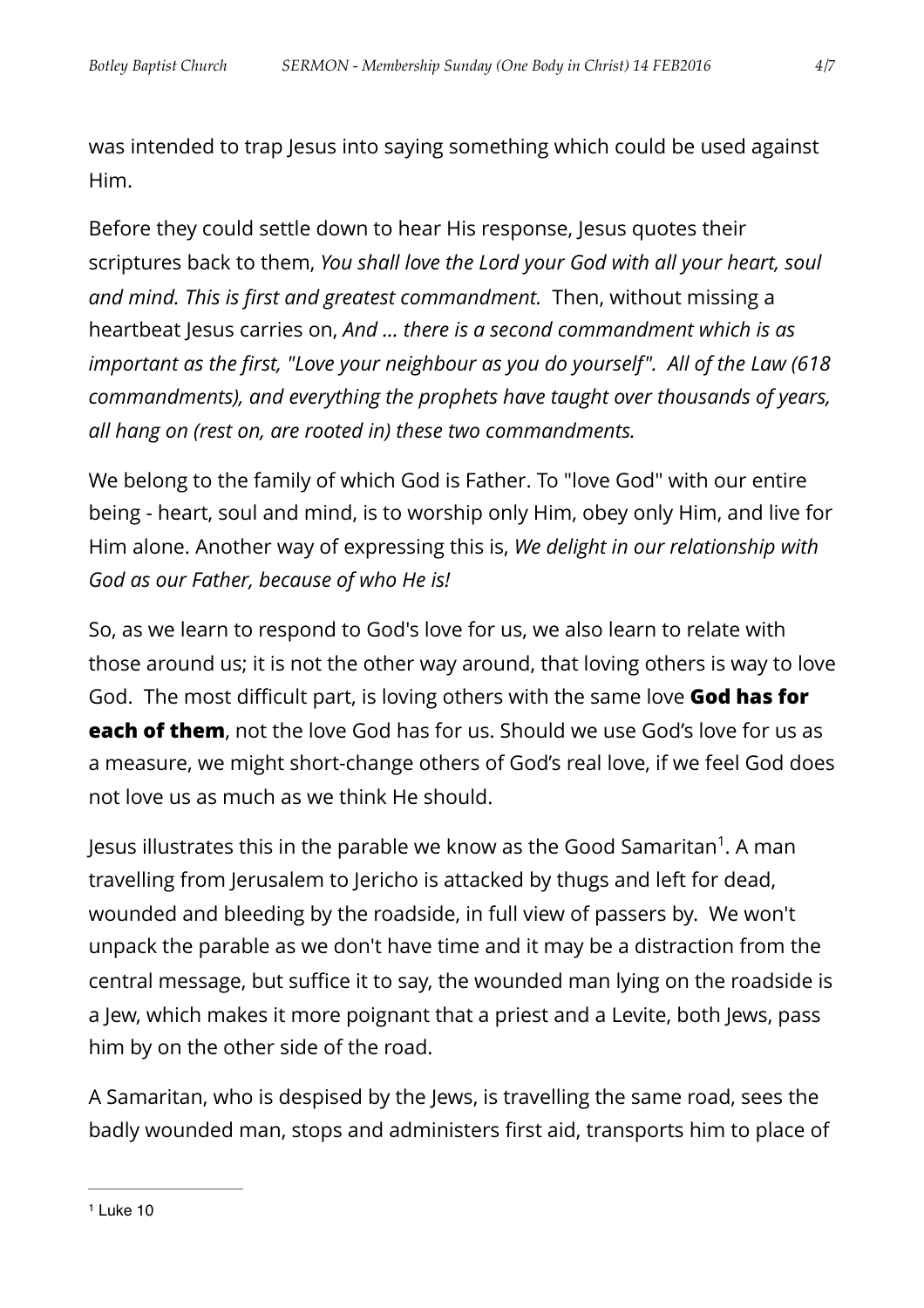refuge, safety and help, and very generously offers to pay for all his expenses until he is well enough to continue his journey.

We are easily caught up in the pathos of the parable, the moving response of the Samaritan, and miss the main point.

Jesus narrated this parable in response to the question asked by the religious teacher, *Who is my neighbour?* When He had finished narrating the parable, Jesus asks the teacher, *And so, which of the three (priest , Levite or Samaritan) do YOU think was a neighbour to the man who fell into the hands of the robbers?* 

We are forgiven for thinking that the **victim** is the neighbour worthy of our love, but the parable is not about modelling good neighbourly behaviour or deeds.

To the person asking the question, Jesus is syang, *you are so focused on "works", all you can see is the kindness and compassion by the Samaritan towards his neighbour, and with gritted teeth, you muster a curt, "well done you horrible Samaritan"; but the story is not about the Samaritan loving his neighbour, the hapless, wounded Jew on the roadside. The story is about YOU and YOUR neighbour the Samaritan, whom you dislike, detest and hate. Do you love him as you do yourself? Do you love him with the love God has for Him?* 

When we understand, we belong to God, that we are each a member of His family, and therefore all of us are related to each other through God the Father, we can appreciate church membership as **belonging.**

It may now be possible to understand Acts chapter 2. After Pentecost, when the church was in an uncontrollable upward spiral of growth, thousands professing to follow Jesus, because each one understood, Jesus was the long-awaited Saviour, we read this,

> *They devoted themselves to the apostles' teaching and the fellowship, to the breaking of bread and the prayers. Awe came upon every soul, and many wonders and signs were being done through the apostles. All who believed were together and had all things in common. They were selling their possessions and belongings and distributing the proceeds to all, as*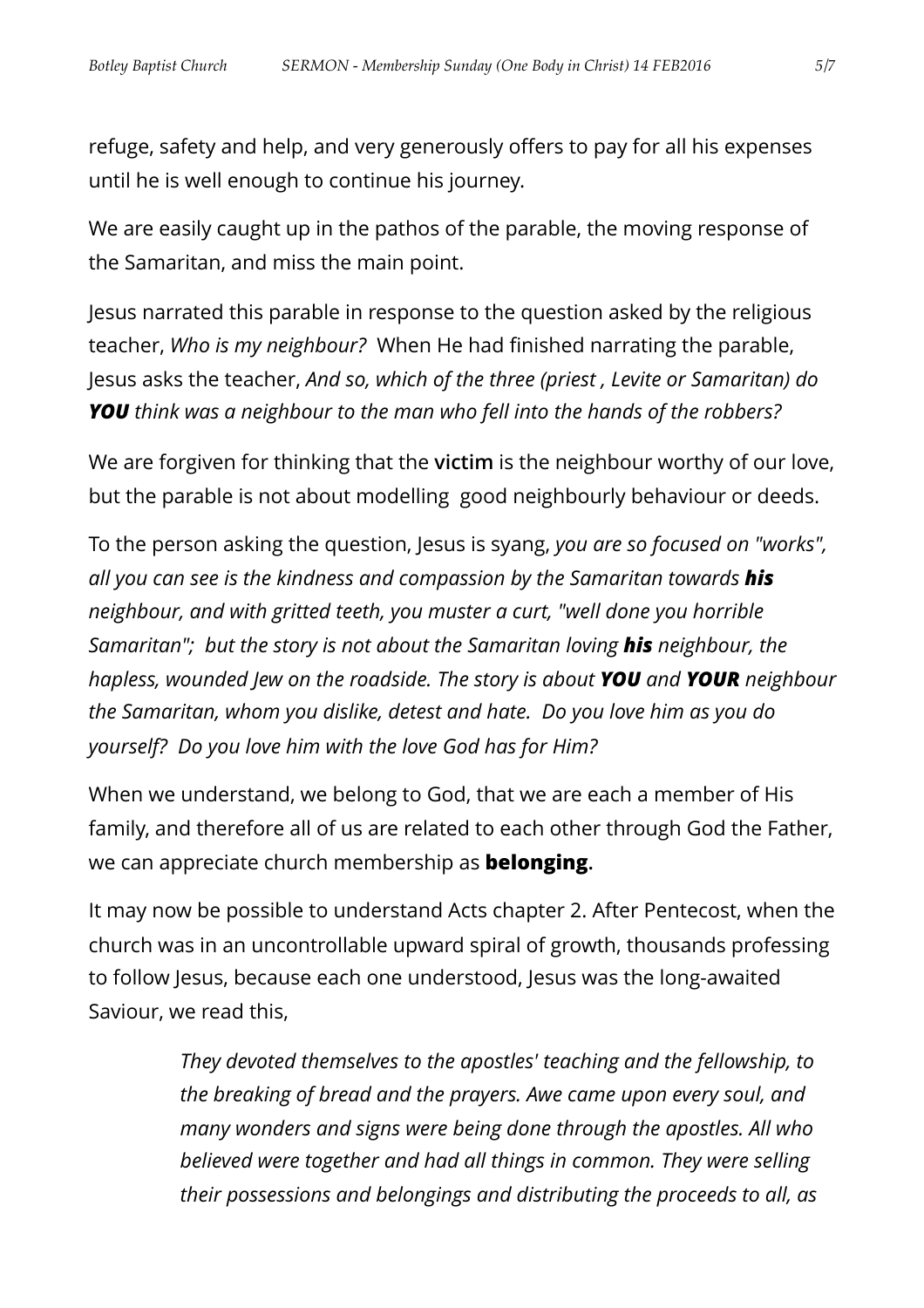*any had need. Day-by-day, attending the temple together and breaking bread in their homes, they received their food with glad and generous hearts, praising God and having favour with all the people. And the Lord added to their number day-by-day, those who were being saved.* 

Please don't go from here and tell people, "*Kalyan said we are to sell our possessions and belongings and give it to the church!*" This, I have not said!

What is described is not a church manual for us to follow literally, to sell our possessions and belongings and give it to the church. What we have in this popular text, is an example of people who experienced the love of God for themselves, responded to love God with all their heart, soul and mind, and loved their neighbours, as they would love themselves, by sharing with them, the proceeds of selling their treasured belongings and possessions. In **this historical narrative,** the people surrendered their possessions and belongings, items they cherished and loved, in order that others' needs were met.

They did this because, each of them was renewed in their understanding of an eternal truth, they **belonged** to God as a member of His family; all they were doing then, was looking after the members of their own family!

In a few moments, we will welcome into membership Prom, Beccy and Bob (Diane is sadly unable to be here at this time). We welcome them as members of God's family, with whom we are related through our Father in Heaven.

As we welcome them, a word of caution to us all:

- 1. Please do not place undue expectations on them. To **BE** the person God wants them (and us) to be, is more important than to **DO** things and seeking recognition within the Church.
- 2. We need to also heed caution, not to allow anything which will break the bond of family fellowship we enjoy, and to make every effort to preserve the closeness and warm fellowship we have enjoyed all these years.